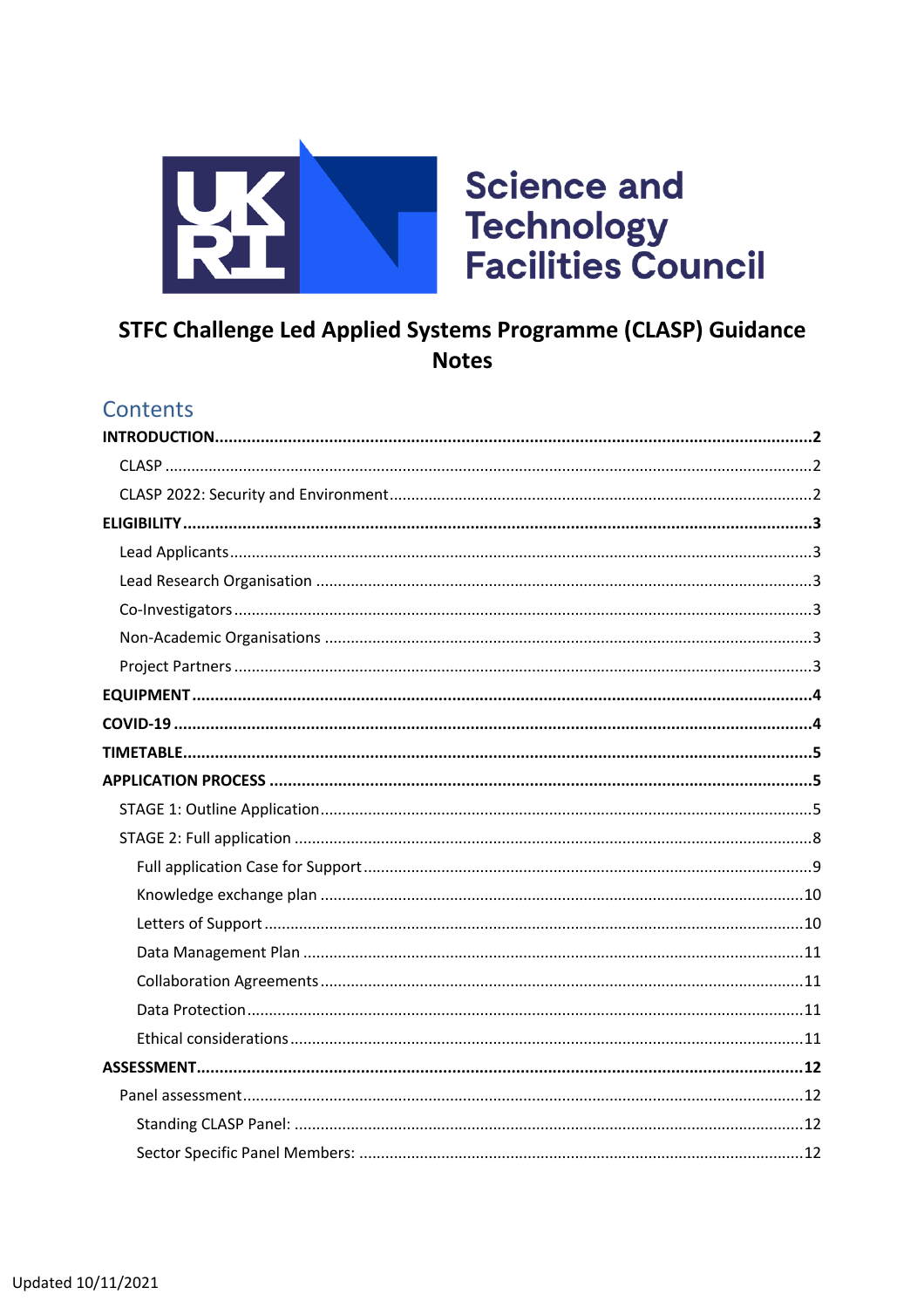## **INTRODUCTION**

#### **CLASP**

STFC's Challenge Led Applied Systems Programme (CLASP) supports the application and commercialisation of core STFC research in four key global research challenge areas, Energy, Environment, Healthcare, and Security. The call runs yearly focussing on 2 of the challenge areas which rotate biennially.

CLASP is designed to support the de-risking of R&D processes for industry through the development of technology demonstrators and industry-ready prototype systems, raising the Technology Readiness Level (TRL) from 3 upwards, towards commercialisation. Project themes are suggested within each challenge area but are not dictated, allowing applicants flexibility when developing their applications. The total budget for this CLASP call is £2 Million, it is anticipated this will fund number of projects ranging from short feasibility studies to larger developmental projects.

Applicants should aim to address specific challenges in the thematic area in their application by working closely with end users. It is recommended that applicants strengthen their application by either partnering with a collaborator or obtaining letters of support from relevant parties (e.g. sector specific organisations/individuals and/or regulators) demonstrating their support. A project partner cannot receive funding directly and would be expected to contribute to the project through either direct or indirect contributions. Although this is not mandatory for this scheme, it is strongly encouraged. Furthermore, applications should also consider data ownership, ethical innovation practises, and appropriate regulatory pathways where needed. Prior to submitting a grant, applicants are encouraged to read the research grants handbook for details on STFC grants, as well as terms and conditions.

#### CLASP 2022: Security and Environment

The CLASP 2022 call key challenge areas have been identified as **Security and Environment**. Applications are invited which address a specific challenge within one (or both) of these themes.

This CLASP call has been developed alongside colleagues from DEFRA and the Home Office, and specific Challenge areas for these organisations can be found on the CLASP webpage. For broader government priorities, please visit the Department of Transport, Department for Food and Rural Affaires, the Home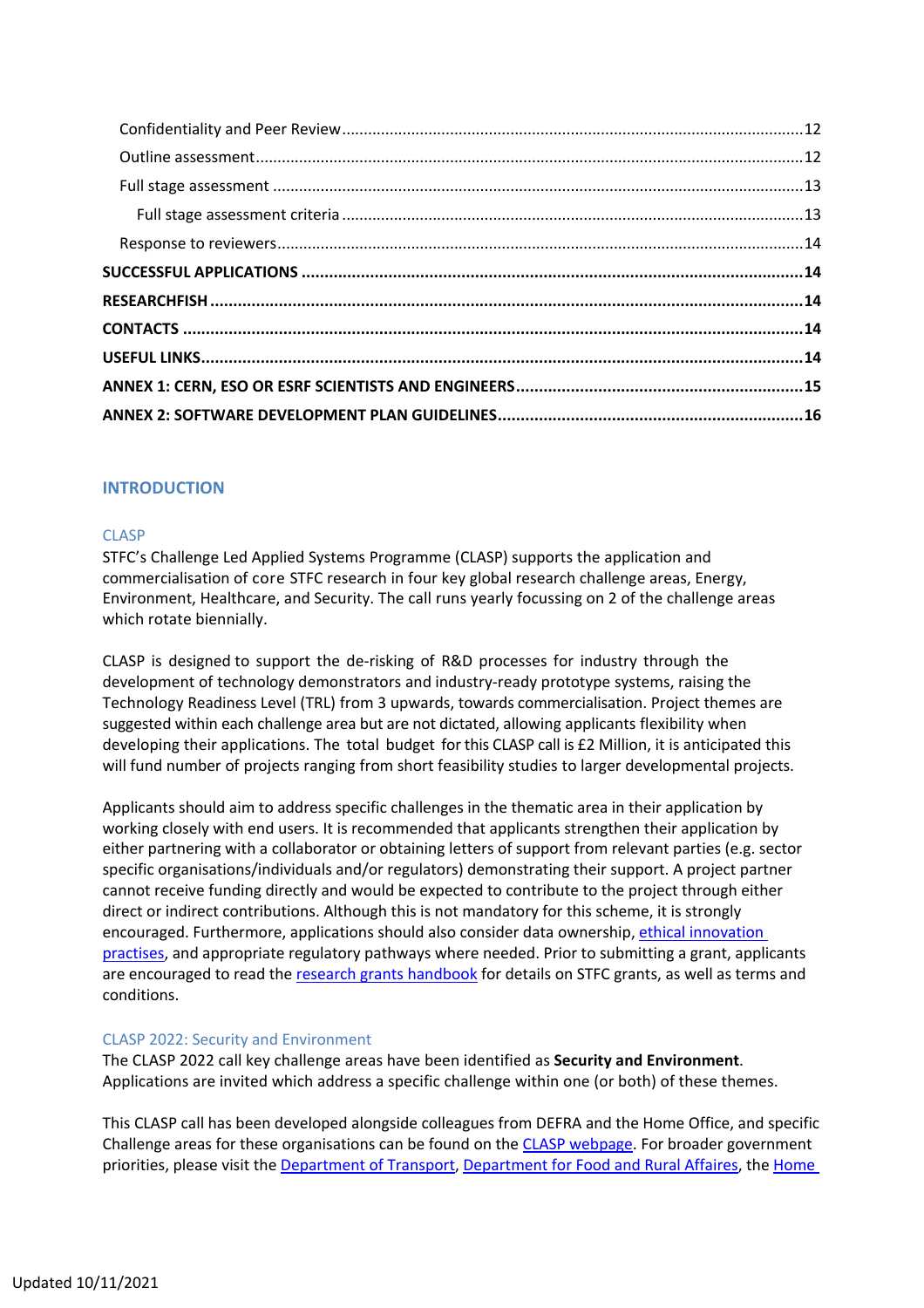Office, or the Ministry of Defence webpages. **Please note, these areas and challenges are just suggestions/examples, and any applications submitted within the Security and/or Environment remit will be accepted.**

CLASP encourages interdisciplinary collaboration, and we welcome Co-applicants/joint applications from other departments (especially social sciences) where appropriate. This is to encourage the exchange of technology/research and the unique expertise the STFC community have to offer. Industry and/or charity project partners who can contribute to projects are actively encouraged, but not essential.

## **ELIGIBILITY**

Proposals must clearly demonstrate that the underlying science/technology behind the project originated from the STFC core Science Programme (Nuclear Physics, Particle Physics, Astrophysics, Space Science, Accelerator Science, or computing in support of these). Applications from the STFC facilities, CERN, ESO, UK Space Agency, or ESRF are also eligible for CLASP funding.

Applications will be assessed by office staff for eligibility following submission and can be rejected at this early stage if they do not fulfil these requirements.

#### Lead Applicants

The PI on any CLASP proposal must have a current or previous link to STFC funding in the above areas and meet the UKRI eligibility criteria defined in the Research Grants Handbook. If an applicant has received STFC funding, but not in his/her name (for example through a PhD or post-doc position) then they are still eligible to apply for the CLASP scheme, provided they meet the UKRI criteria. Applicants are encouraged to contact the office if they are unsure about their eligibility for this call.

#### Lead Research Organisation

The lead Research Organisation (RO) must be eligible to hold UKRI grants, i.e. be an approved UK Higher Education Institution (HEI), Public Sector Research Establishment (PSRE), Research Council Institute (RCI) or Independent Research Organisation (IRO) eligible for UKRI funding. Full details of approved RCIs and IROs can be found on the UKRI website. For further information applicants should refer to the STFC Research Grants Handbook.

#### Co-Investigators

Co-Investigators are welcome and can be from different academic departments to the PI, and do not have to be in receipt of core STFC funding. Joint applications from different institutions outside of STFC's remit are welcome, so long as they have relevance to project delivery.

#### Non-Academic Organisations

Non-academic organisations are eligible to apply in collaboration with an eligible academic partner, so long as the meet UKRI criteria. Please see the webpage for a full list of current institutions.

#### Project Partners

Organisations not eligible to hold UKRI grants, such as industry, research/training organisations and not-for-profit operations etc. must apply in collaboration with a lead academic patrer and demonstrate that they possess the relevant technical capabilities and capacity to meet the projectsobjectives. These collaborators are expected to be **Project Partners**, either donating funds or aid in-kind to a project. Any collaborating organisation must have a strong presence in the UK and be actively contributing to the UK economy.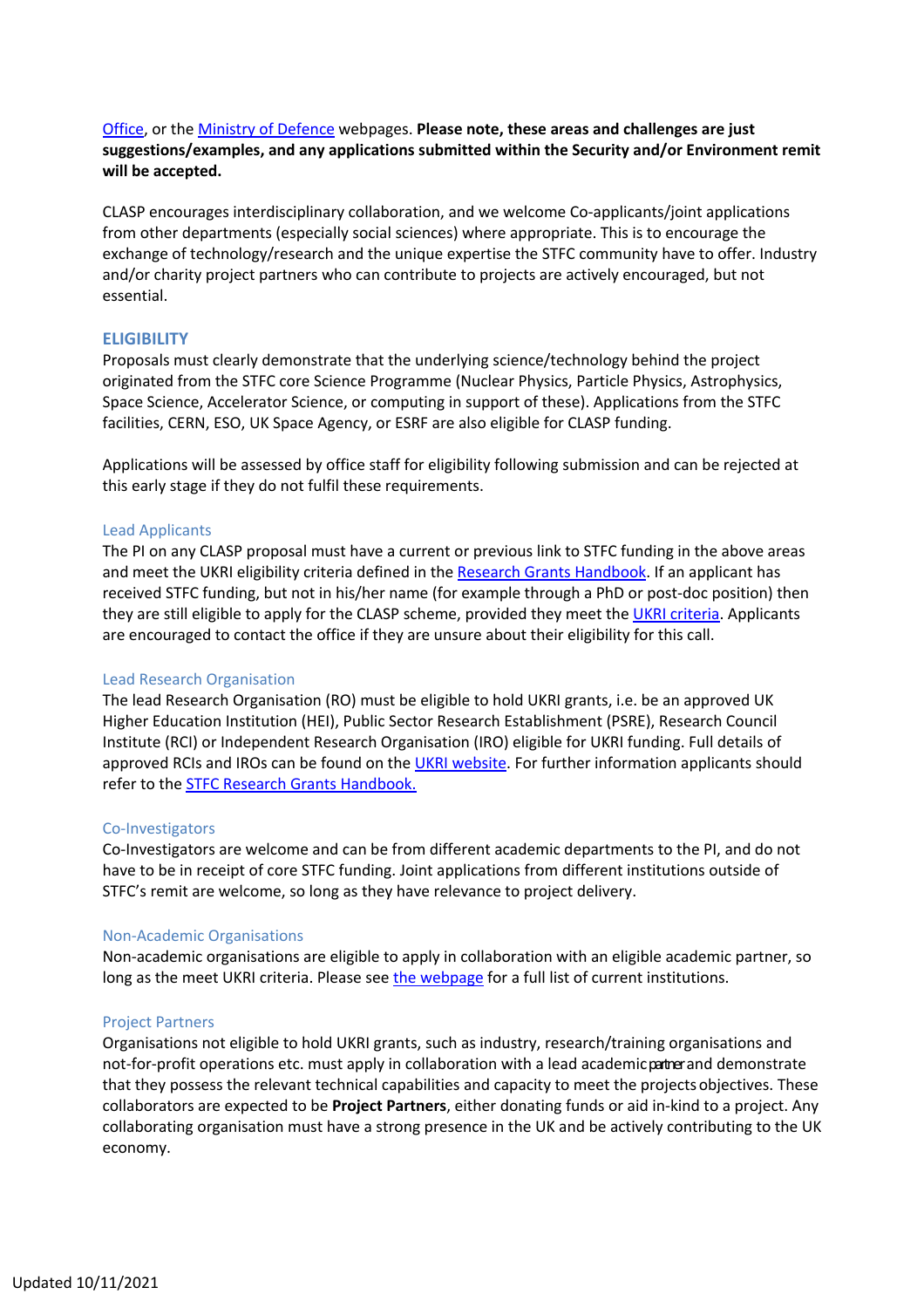## **EQUIPMENT**

This CLASP call has a limited budget for capital/equipment. Applicants **must** contact the office before submission to discuss the inclusion of equipment in their application. Failure to do so, may mean the equipment costs will not be funded. Any capital/equipment requested should follow standard STFC guidelines:

- Funds for equipment purchases costing £10k (inclusive of VAT) or less may be sought as a Directly Incurred cost, provided that the equipment is essential to the effective conduct of the research and is not already available to the host Research Organisation. Single items of equipment costing less than £10k should be included in Other Directly Incurred costs.
- Items of equipment costing between £10k and £138k (£115k excluding VAT) must include evidence that the option of using existing equipment has been investigated. STFC expects to contribute 50% the cost of such equipment items, and the remainder should be funded elsewhere.
- For single items of equipment over £138k (£115k excluding VAT), three quotes should be provided with the application. A 2-page business case outlining the strategic need for the equipment is also necessary.

Any requests for capital will be subject to first come first serve basis. STFC reserves the right not to fund the request, even if the project is funded.

## **COVID-19**

UKRI recognises that the COVID-19 pandemic has caused major interruptions and disruptions across our communities and are committed to ensuring that individual applicants and their wider team, including partners and networks, are not penalised for any disruption to their career(s) such as breaks and delays, disruptive working patterns and conditions, the loss of on-going work, and role changes that may have been caused by the pandemic.

Reviewers and panel members will be advised to consider the unequal impacts of the impact that COVID-19 related disruption might have had on the track record and career development of those individuals included in the proposal and will be asked to consider the capability of the applicant and their wider team to deliver the research they are proposing. Where disruptions have occurred applicants can highlight this within their application, if they wish, but there is no requirement to detail the specific circumstances that caused the disruption.

UKRI acknowledges that it is a challenge for applicants to determine the future impacts of COVID-19 while the pandemic continues to evolve. Applications should be based on the information available at the point of submission and, if applicable, the known application specific impacts of COVID-19 should be accounted for. Where known impacts have occurred, these should be highlighted in the application, including the assumptions/information at the point of submission. There is no need to include contingency plans for the potential impacts of COVID-19. Requests for travel both domestically and internationally can be included in accordance to the relevant scheme guidelines, noting the above advice.

Reviewers will receive instructions to assume that changes that arise from the COVID-19 pandemic, post-submission, will be resolved and complications related to COVID-19 should not affect their scores.

Where an application is successful, any changes in circumstances that affect the proposal will be managed as a post-award issue.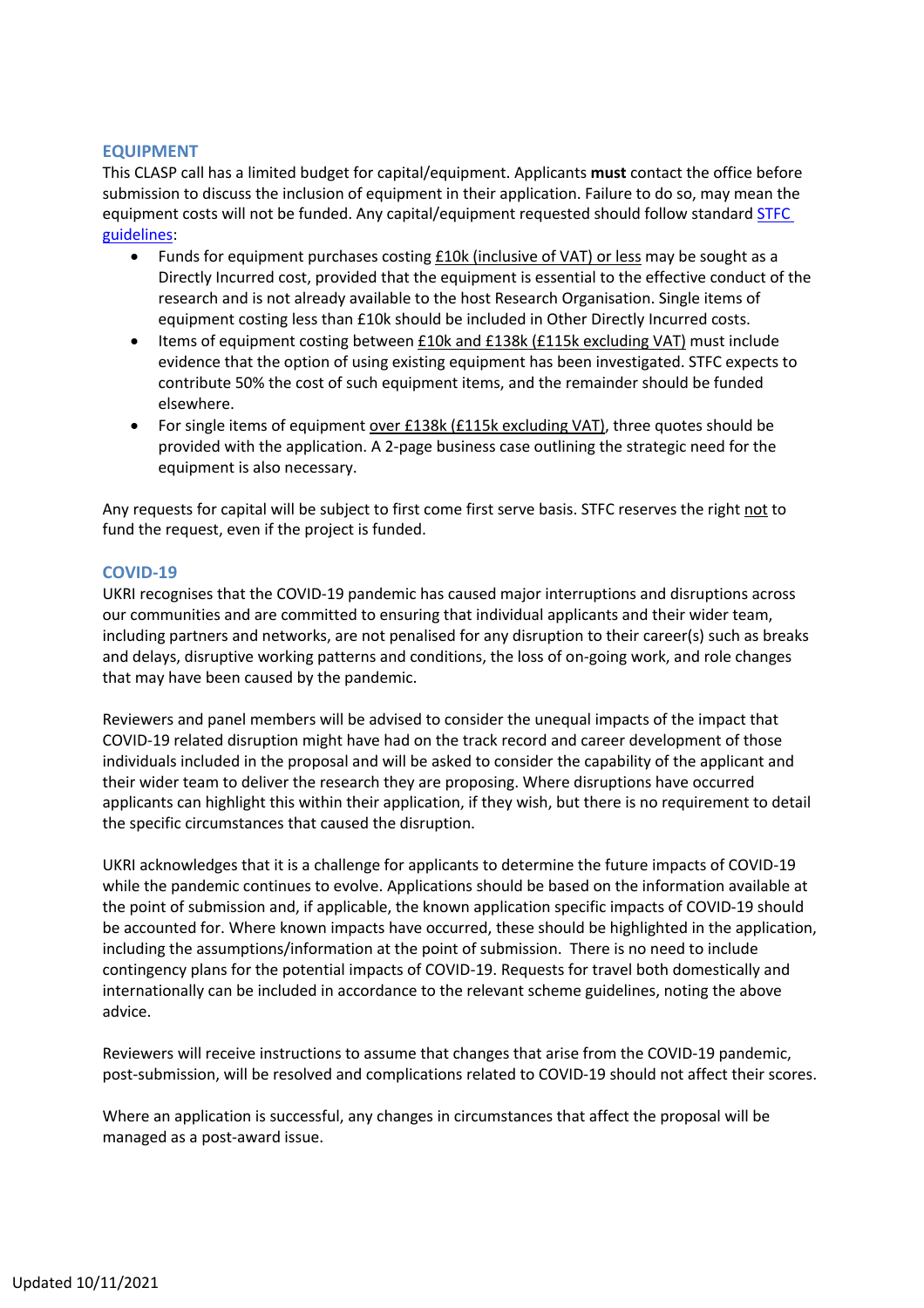#### **TIMETABLE**

The call will open for Outline applications on  $18<sup>th</sup>$  November and close 4 pm 25<sup>th</sup> January 2021. Any submissions made after this time will not be accepted. Key dates will be circulated amongst eligible applicants shortly after the outline call closes.

Applicants should be aware that submitting a proposal in Je-S sends the application to the institution's internal submitter pool, not UKRI. Please allow enough time before the deadline to allow for any internal processes.

## **APPLICATION PROCESS**

CLASP is a two-stage applicant process. Applicants are invited to submit an initial Outline application which will be assessed by the CLASP panel on the following criteria:

- Technical excellence
- Impact on the challenge area and relevance to the scheme
- Dissemination and implementation plan

Following the Outline stage, shortlisted applicants will be invited to develop full proposals with mentoring available from the CLASP Panel members. Full stage applications will be sent for external peer review, followed by invited applicant (PI) response. Applicants may be invited to an interview panel meeting., where all proposals will be assessed and a final ranking list produced.

This CLASP call will trial the new **UKRI Funding Service**.

#### STAGE 1: Outline Application

**What follows is a copy of the sections and questions you'll need to complete and answer for your Stage 1 application on UKRI's Funding Service. You cannot apply for Stage 1 of this Opportunity on the Je-S system.**

#### **Applicants will need to take the following steps to apply:**

- 1. Select the 'Start application' button toward the start of this page.
- 2. This will open the 'Sign in' page of UKRI's Funding Service. If you do not already have an account, you will be able to create one - a 2-minute process requiring you to verify your email address and set a password.
- 3. Start answering the questions detailed in this section of 'How to apply' you can save your work and come back to it later
- 4. Once complete, use the Service to send your application to your research office for review they will check it and return it to you if it needs editing
- 5. Once happy, your research office will submit it to UKRI for assessment only they can do this.

Make sure you get any necessary approval from your organisation in advance and give your research office plenty of time before the closing date.

Please note, if you are submitting a proposal as a joint application, then only the lead organisation should submit a proposal at this stage.

#### **Details and summary section**

**Question:** Briefly describe your research idea

**Guidance:**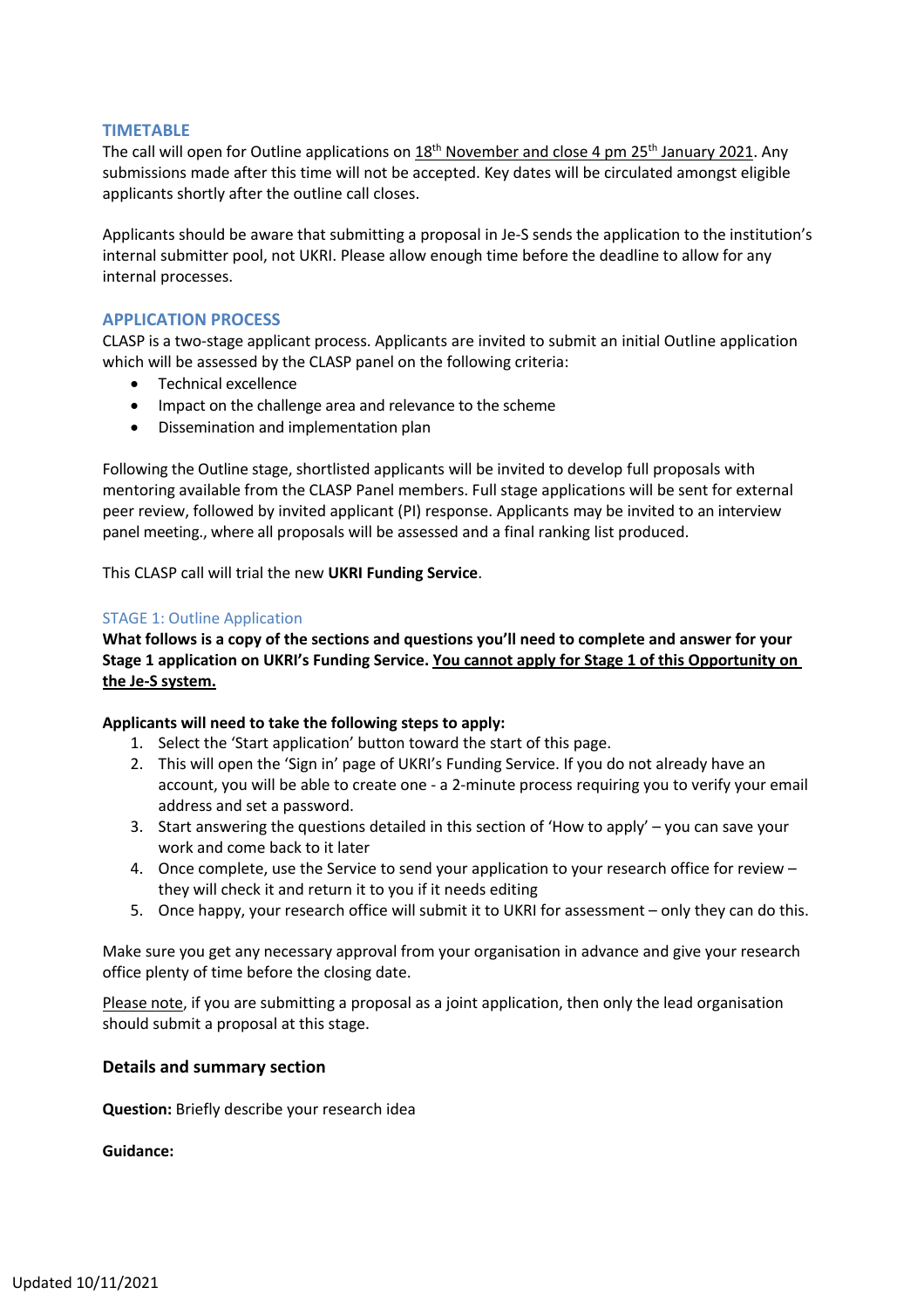Ensure you describe your idea and its relevance to CLASP 2022's focus on Security and Environment – this is to give assessors an overview of your proposal.

You should also:

- provide a brief overview of the challenge you are looking to address
- include an explanation of why your idea is different and/or an improvement to current technologies or processes.
- mention co-applicants, contributors and other organisation who you plan to work with and underpinning science
- summarise how long it will take and how much it will cost.

**Word count:** 500 words

#### **Case for Support section**

**Question:** Enter your Case for Support in the text box below, making sure to include the information provided in the 'what the assessors are looking for in your response' guidance provided

#### **Guidance:**

Applicants should make sure they include enough information for assessors to decide whether to invite them to Stage 2.

Use the 4 questions in bold as subheadings to your answers:

#### **Provide a technical outline, including why your research idea is new or different**

Explain the technical background of the project, its link with STFC funded research, and the degree of novelty or improvement, or both, over current technologies or processes. You are encouraged to include any proof-of-concept data that has already been developed. Up to 3 images can be referenced to and supplied in a PDF file as detailed at the bottom of this guidance.

#### **Describe the impact your idea will have on the challenge areas of Security and Environment**

Make clear the ultimate goal of the project and give detail of the way in which development of this technology will address the societal challenge(s) identified. You should:

- clearly explain the challenge, and how the proposed technology will help address it, compared to how it is currently done
- describe the societal and economic impacts that the project is expected to deliver to those inside and outside of the consortium and the timescale for the deliverables
- describe the current technology available and give details of how this technology is an improvement
- describe the social and environmental benefit to the UK that will arise from the proposed work.

#### **Provide a dissemination and implementation plan**

Outline the route or potential route to exploitation in order to meet the impact target. Include:

- further development and financing requirements if anticipated
- any regulatory alignments required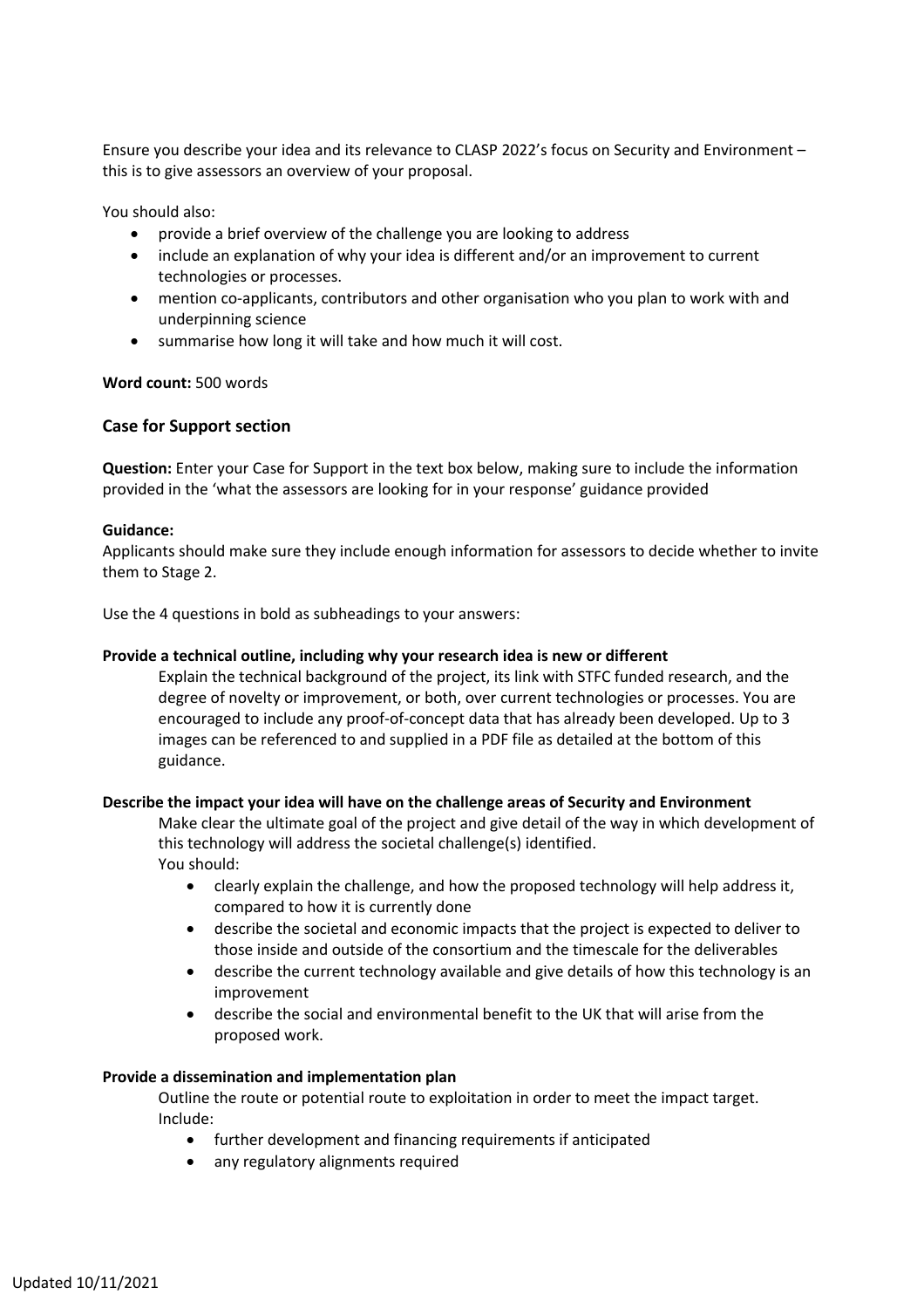- the identification of end user beneficiaries
- the names of co-applicants who will make significant contributions to your research

#### **Provide a timescale, outline work plan and risks associated with the project**

Together with a Gantt chart (to be included in the single overall attachment for this section) detail the time scale of the project including what steps will be taken to develop the technology over its course. Include justification for any collaborations, any anticipated risks, and project partners also involved in the project.

#### **Uploading images and a Gantt chart**

You can include up to 3 images to support your provision of a 'Technical 'Outline. We suggest you label them Figure 1, Figure 2 and Figure 3, referring to them accordingly in your written response. Create these images and import them into a Word doc – you may write up to 20 words under each as an additional explanation. Also import your Gantt chart as an image into the same Word document before saving it as PDF file. Use the unique application number the system gives to your proposal when you start creating an application as the file name, followed by the word 'attachments'.

#### **Word count:** 1,500 words

#### **Resources and costs section**

**Question:** Ensure your costs accurately reflect the funding you will need. Reviewers will scrutinise them as part of their overall assessment of your application.

#### **Guidance:**

A degree of estimation is expected for some costs, such as consumables and travel, but carefully work out the other costs, like staff and equipment. We recommend that you work with your Research Office for this part of your application, as they will be familiar with the process. At least make sure you leave enough time for them to review this section before submission.

Directly incurred costs arise as a direct consequence of your project taking place. They must be actual, auditable and supported by invoices.

Directly Allocated costs are incurred whether or not the project takes place and are estimated at project level. For example, Technician time and Estates costs.

Indirect costs represent the costs of central and distributed services shared by other activities that are not project-specific. For example, Human Resources and IT.

Exceptions can include travel and subsistence, equipment, biological costs, charge-out facilities and postgraduate students.

#### **Justification of Resources section**

**Question:** Provide a commentary of how and where your costs will be incurred, and what they will be used for.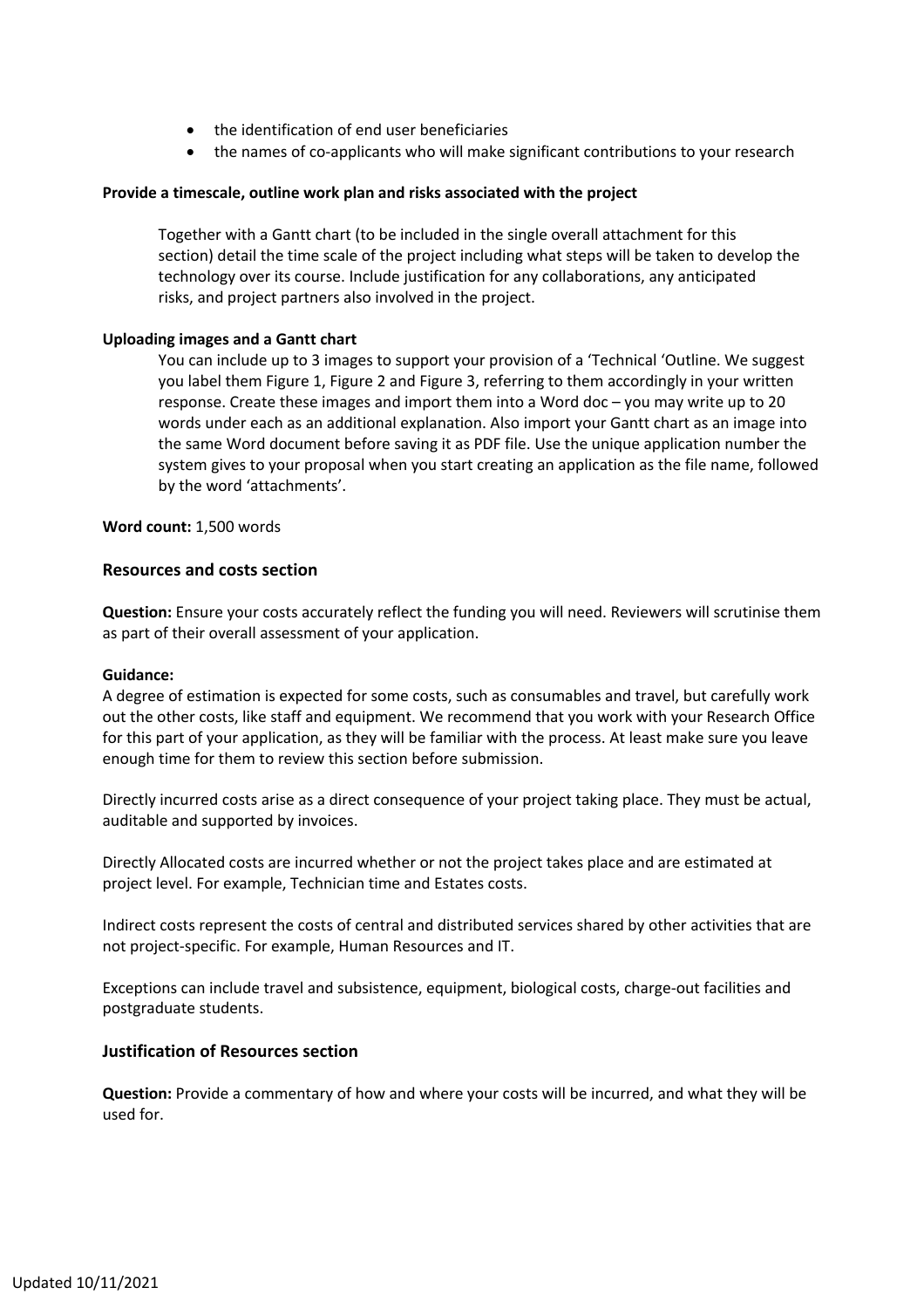**Guidance:** Ensure you provide details of project partners and what they're contributing. Any capital requests should also be stated.

**Word count:** 250 words

## **Supporting organisations section**

**Question:** Provide any relevant letters of support from end users and partners

#### **Guidance:**

Use the text box below to detail each partner organisation's:

- organisation name
- registered office address or website address
- total amount of direct contributions, indicating the value in pounds. For example, cash, equipment, materials, seconding of staff or other direct contributions
- total amount of indirect contributions, indicating the value in pounds. For example, use of facilities, staff time and other indirect contributions

In addition, you must upload a single PDF containing all relevant letters or emails (from a significant and responsible person) of support. Each letter or email should:

- confirm their commitment to the project
- clearly explain the value, relevance and possible benefits of the work to them
- describe any additional value that they bring to the project
- detail the nature and equivalent value of any in-kind contribution, and period of support
- detail the nature and value of any cash contribution, and period of support
- state whether they wish to claim minor costs, such as small consumables specific to the project

Add copies of your letters and emails to a Word document using either copy and paste (for emailed letters) or by scanning and inserting images (for physical letters). Save the document as a PDF. To name the file, use the title of your application, followed by its unique Funding Service reference number and the words 'support letters'. Then use the 'Upload file' button below. Your PDF must be no larger than 8MB.

#### STAGE 2: Full application

Following the outline stage, successful applicants will be invited to submit a full proposal though Je-S. To submit an outline application, please select the following in Je-S:

Council: STFC Document type: Standard proposal Scheme: CLASP Call/type/mode: CLASP Security and Environment 2022

This application should consist of:

- Je-S *pro forma*
- Six-page case for support(Mandatory)
- One page Gantt chart(Mandatory)
- Two-page data management plan (Mandatory)
- Two-page knowledge exchange plan (Mandatory)
- Letter of Support from Technology Transfer Office (Mandatory)
- Letter of Support from each Project Partner (Mandatory if a partner is listed)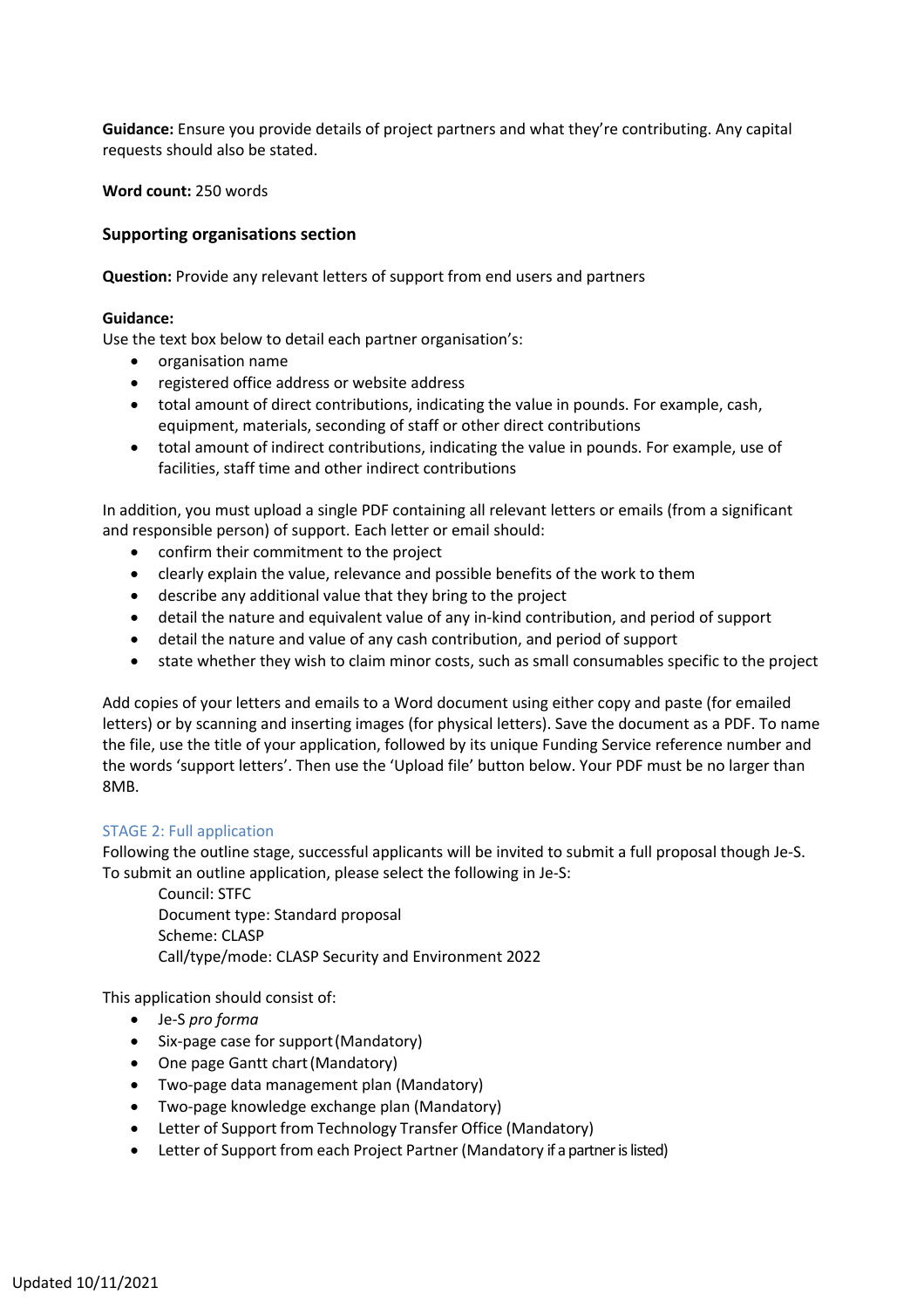• Letter(s) of Support from any interested organisations/potential users(Recommended)

All documents should conform to the guidelines described in the Je-S help text. Any additional documents such as CVs, additional results, list of publications etc. will not be sent for reviewers during our peer review process.

If this is a joint proposal where funds will be held by more than one institution, the PI from each institution must submit a separate Je-S application with the same title. Only the lead application is required to submit the Case for Support, Gantt chart, Data Management Plan, and any letters of support. See Je-S Helptext for setting up joint proposals.

## *Full application Case for Support*

The case for support should be no longer than six pages and be in font Arial, size 11 with 2 cm margins. **It is the responsibility of the principal applicant to ensure that information is worded in such a way as to protect commercial, confidential, or sensitive data.** STFC will assume that the applicant has obtained necessary permissions from any party that may be involved in the application. The six-page Case of Support must include the following;

## • **Background and Aim**

Describe the STFC funded research that will form the basis of this project.

Detail the knowledge exchange has taken place between the applicants and industry/policy makers/any other relevant users (if any).

State the aim of this application

Describe who will benefit from this project and subsequent commercialisation.

## • **Technical Summary**

Provide a detailed account of the current status of the technology you are proposing and the plan for development.

This should include justification of why you are best placed to carry out the work.

Describe the novelty of the proposal and/or the expected improvement over current technologies or processes relevant to the chosen challenge.

## • **Beneficiaries and Impact**

Explain the potential impact of the project, detailing who would benefit from the technology.

#### • **Work Plan and RiskAnalysis**

Describe and give details of specific work packages, assigning responsibility for work packages between partners (if required). Applicants should show that they have identified risks and developed alternative strategies to mitigate these. Applicants should consider both technical, programme and, where relevant, commercial risks.

#### • **Resources**

State the resources requested by the applicants and if relevant, the project partner, and provide justification for them. The CLASP Panel may reduce resource requests if they feel there is insufficient justification.

#### **Project Deliverables**

Identify the direct outputs of the project at the end of this grant (please be specific).

## • **Software development plan (if applicable)**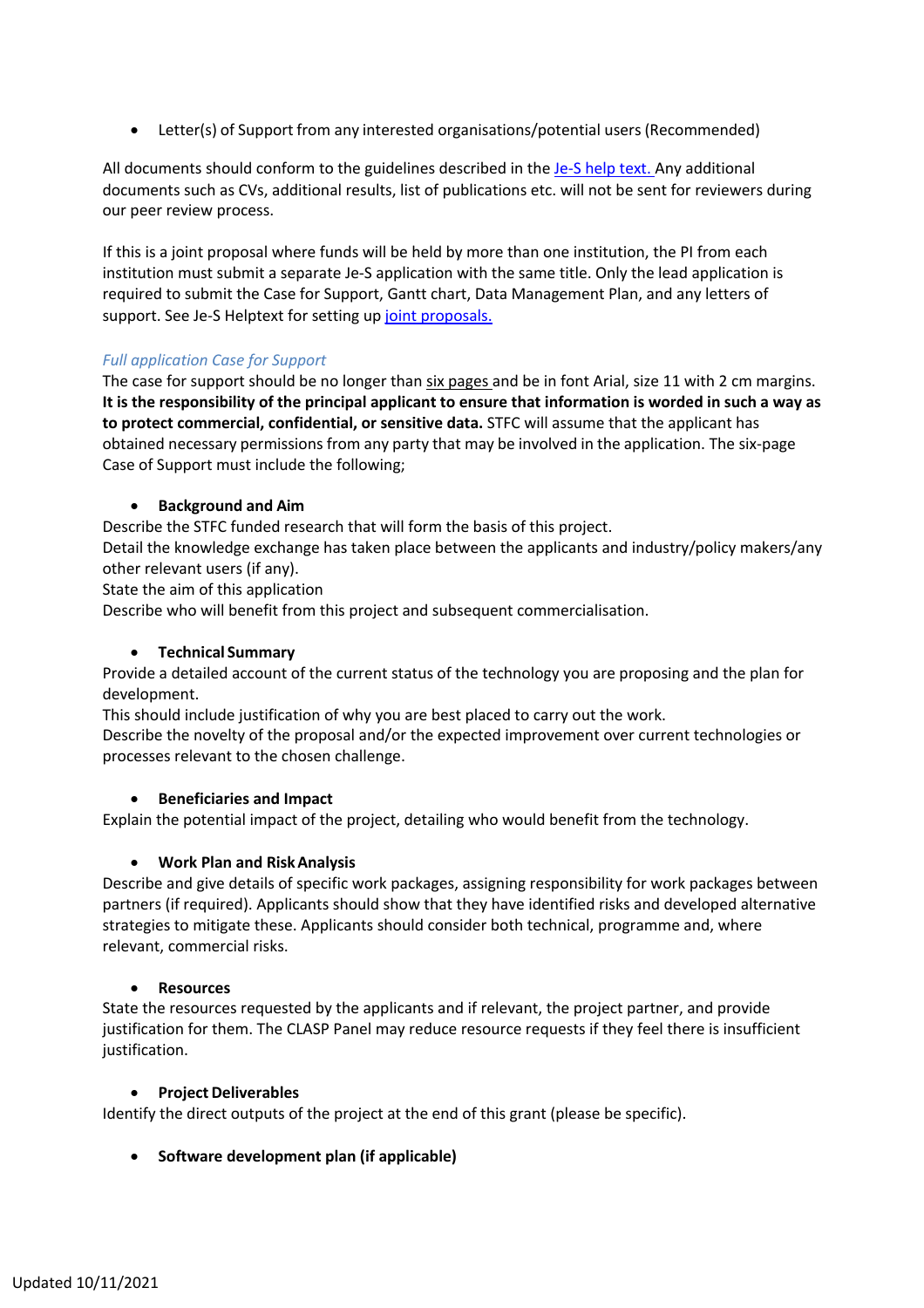Where the proposal includes software development, a plan should be submitted with detail relative to the significance of the software development in the project, see Annex 2.

#### *Knowledge exchange plan*

A 2-page business plan should be submitted alongside the case for support. In Je-S, this should be attached as "Knowledge exchange plans," and should contain information on;

## • **Freedom to operate**

Provide evidence that you have freedom to operate (e.g. a summary of the results from patent searches), identification of any IP and detail how it will be protected. Please note, a summary of the IP position should be further detailed in the Letter of Support from your Technology Transfer Office.

## • **Market research**

Applicants should describe the size of the market opportunities which may open up as a result of this project. This should include details about; the current nature, size, and growth of the market, and the predicted market share taken by the outcomes of the project. Applicants are encouraged to seek advice from the Research Office and/or Technology Transfer Office on market research.

## • **Competitor analysis**

Applicants should provide the details of any competitor technology, or alternate solution to the same problem. This should include name/location/size of the company, the name of the product/service and its cost, along with any strengths and weaknesses, and explain how the proposed project will offer improvement.

## • **Route to market**

Applicants should list any exploitative outputs from the product (e.g. what you are going to sell, detail the projected sales and identify the target customers, including the customer profile (size of target market, geographic location etc.) the estimated Bill of Materials (BoM) should be included for the product and indicate what percentage this is likely to be of the selling price).

Provide evidence for your statements about the target market of any product developed based on the potential beneficiaries, and outline your strategy for developing market share and why you have chosen this market method, i.e. what is the proposed channel to market and what are the key barriers to allow entry to the market and how will they be overcome.

Describe the predicted investment and mechanism required post-project to complete commercialisation or successfully apply the technology into real practice, e.g. policy, regulation, improvement of existing process, etc. Explain the estimated costs required and timescale needed to have a product ready. Details on any regulatory requirements should be included.

For disruptive products/services, details on the route to market, the market size, and how the project will seek to explore the market potential should be provided.

## *Letters of Support*

#### **Project partners**

Letters (or e-mails) of support must be included from all named partners. In addition, you can include letters of support from other relevant parties not directly involved in the project but who support the objectives (for example potential end users). All letters should:

- Be dated within 6 months of thesubmission
- Be no more than two sides of A4 in length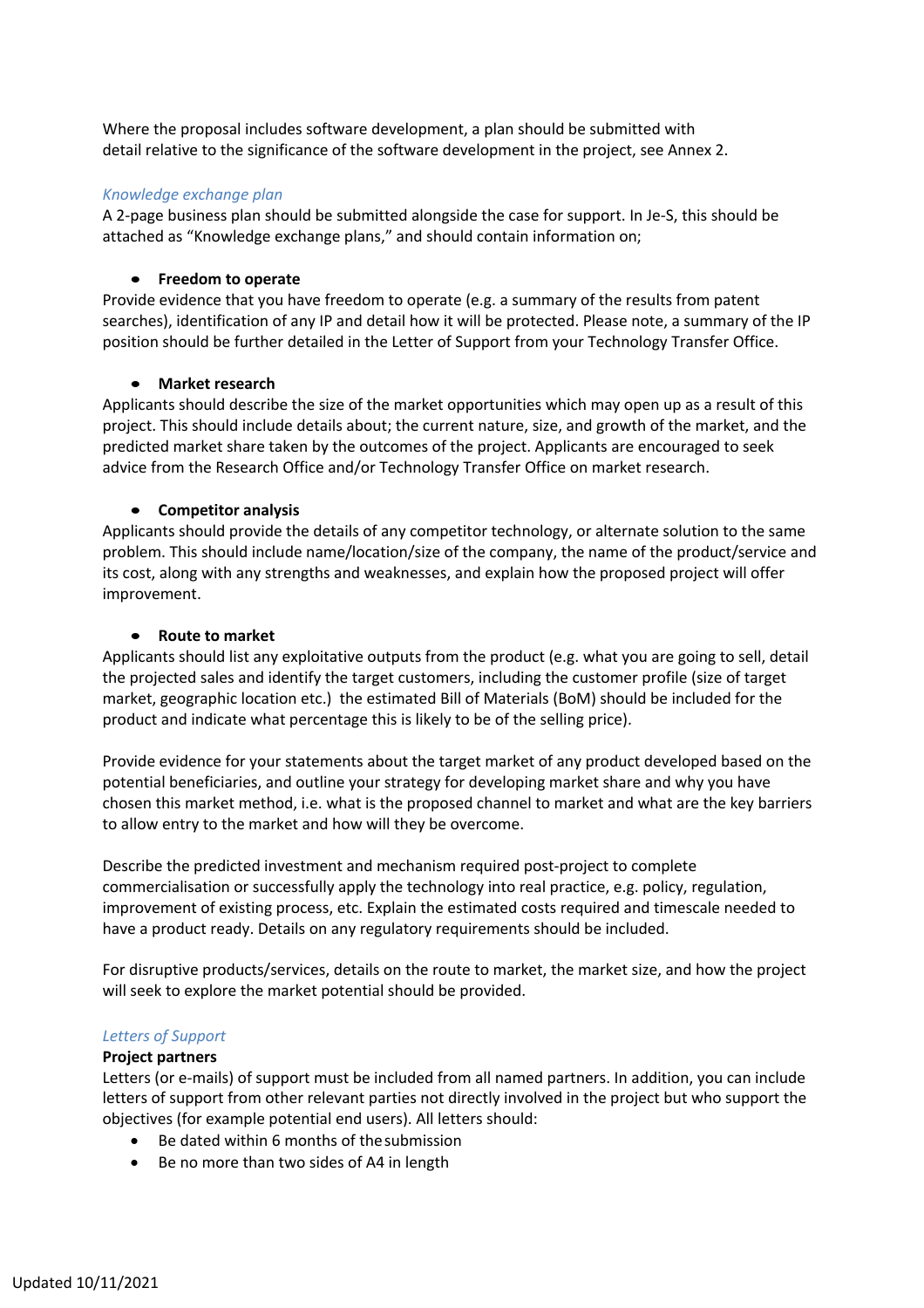- Detail their interest and involvement in the project in terms of specific objectives and desired joint outcomes
- Detail the projected market size, customers, andsales
- Describe how the company will commercialise the technology beyond the project
- Detail specific contributions to the project (either cash or in-kind) with a justifiable monetary value. These contributions should be also be stated in the Case for Support

More information on project partners and letters of support can be found in the research grants handbook.

#### **Technology Transfer Office**

A letter of support from an applicant's Technology Transfer Office (or equivalent) must be included with each CLASP application. It should specifically relate to the proposal (i.e. it should not be a generic letter of support) and explain in detail how the university sees the project being taken forward and how the university intends to support the work involved. It should also outline the current and anticipated Intellectual Property (IP) position (has a patent been filed / granted) of any involved parties.

Please note, Je-S only allows a max of 3 letters of support to be uploaded, and so letters of support may be merged together into a single pdf document if needed.

#### *Data Management Plan*

It is anticipated that all applications will produce or collect data during the proposed project. The development of a data management plan which is submitted as an attachment to the JeS pro forma is mandatory for all CLASP applications. The plan should be no longer than two pages of A4. The plan, together with any costs associated with it, will be considered, and assessed by the normal peer review process. The data management plan should explain how the data will be managed over the lifetime of the project and, where appropriate, preserved for future re-use. Applicationsthat do not have a data management plan will not be accepted. Please see the research grants handbook for more information.

#### *Collaboration Agreements*

All successful CLASP projects including more than one organisation (either academic, industry, or eligible research organisation), are required to submit a signed collaboration agreement between all named partners and include details of how IP will be managed. **This must be submitted to the STFC office before the project can start.** Grants will not be allowed to start until the agreement is received by the STFC office.

Example model research collaboration agreements that may be used as a basis for specific agreements between partners have been developed through the Lambert toolkit for collaborative research.

#### *Data Protection*

Grants submitted *via* Je-S are done so under their terms and conditions. Please make sure you have permission from any relevant bodies before submitting any sensitive data. STFC will not be held accountable if data submitted has been done so without the relevant permissions sought.

#### *Ethical considerations*

Projects that involve receiving or holding sensitive information on individuals (for example facial recognition etc.) should ensure they conform to UKRI's research integrity policy. Although an ethical statement will not need to be submitted alongside any proposals, all the involved researchers should consider the requirements. STFC reserves the right to suspend any grants that do not meet these requirements.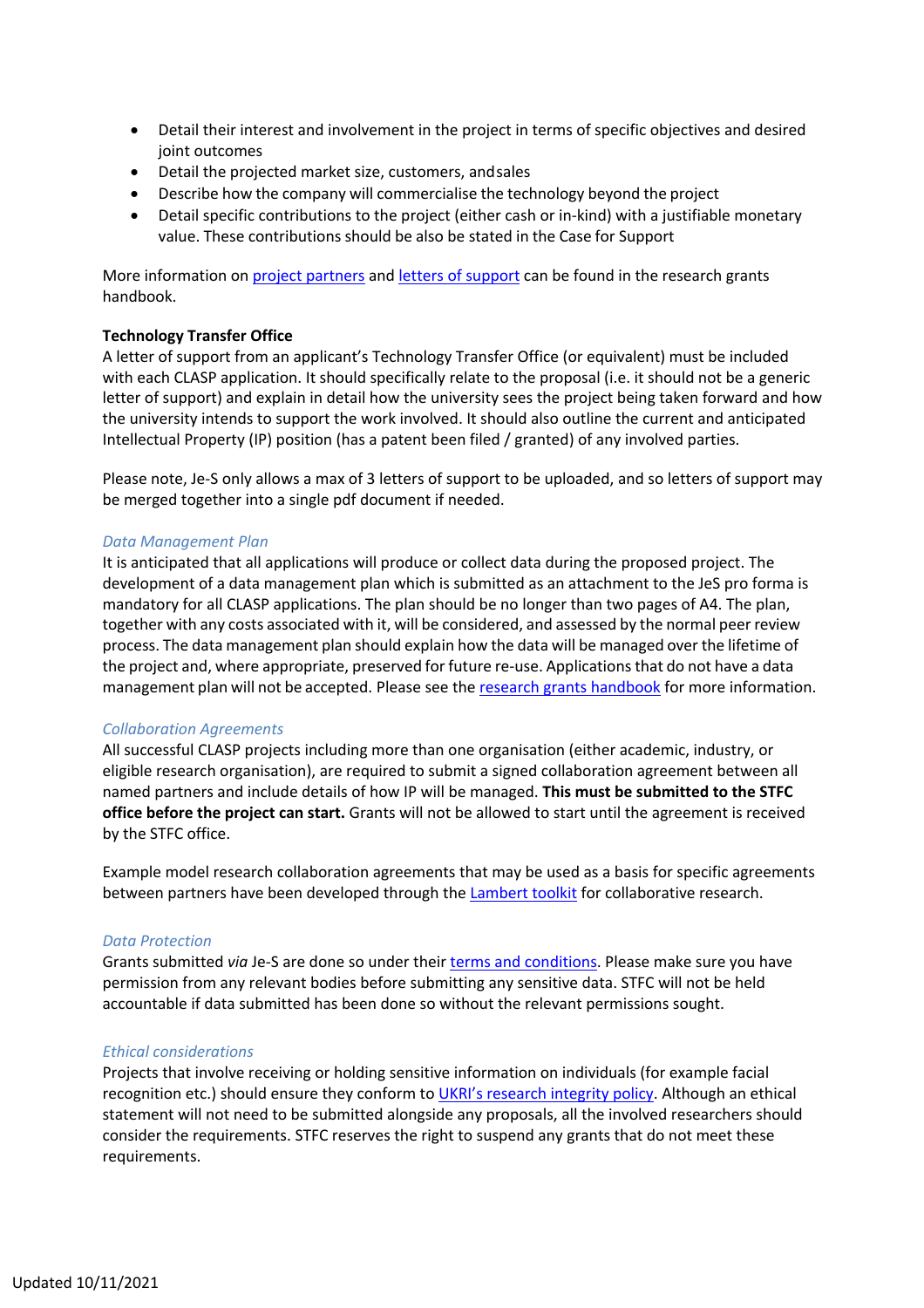#### **ASSESSMENT**

#### Panel assessment

Both the Outline and full-stage CLASP applications are assessed by an independent panel, consisting of colleagues from academia, industry, and government. For this call, there will be representation from both the DEFRA and the Home Office representing the challenge areas.

#### *Standing CLASP Panel:*

Jim Wharfe – Independent environment consultant (Chair) Giles Hammond – University of Glasgow Harry Barraza – LGC Group John Allen – Elekta Ltd. Robert Thompson – Heriot-Watt University Claire Jones – AWE Ltd. Dhiren Kataria – University College London Peter Dobson – University of Oxford Paranjothy Karunaharan - Aerospace Medic Ltd Jadu Dash – University of Southampton Jim Halliday - UK Energy Research Centre Carole Tucker – University of Cardiff Adam Amara – University of Portsmouth Stefanos Paschalis – University of York

#### *Sector Specific Panel Members:*

Giles Golshetti – DEFRA Stephen – Home Office

#### Confidentiality and Peer Review

STFC takes all reasonable steps to ensure that the contents of applications submitted to CLASP are treated as confidential. All members of the Panel sign a non-disclosure agreement and peer reviewers must comply with the Research Councils Reviewer Protocols – details can be found on Je-S. Reviewers and Panel members are asked to declare conflicts of interest in relation to an application before they are asked to assess. Please visit the webpage for details on STFC policy regarding peer review.

#### Outline assessment

Following the Outline proposal submission deadline, all applications will be sent directly to the panel and do not undergo peer review. The panel will then decide which applications should be invited to make a full submission, and which should be rejected. Proposals will be assessed on:

#### **Technical excellence**

- Scientific quality and novelty
- Likelihood to deliver

#### **Impact on the challenge area and relevance to scheme**

- A clear and defined challenge in either the security or environment themes
- Potential for impact to arise from the project

#### **Dissemination and implementation plan**

• Consideration of how the technology will be exploited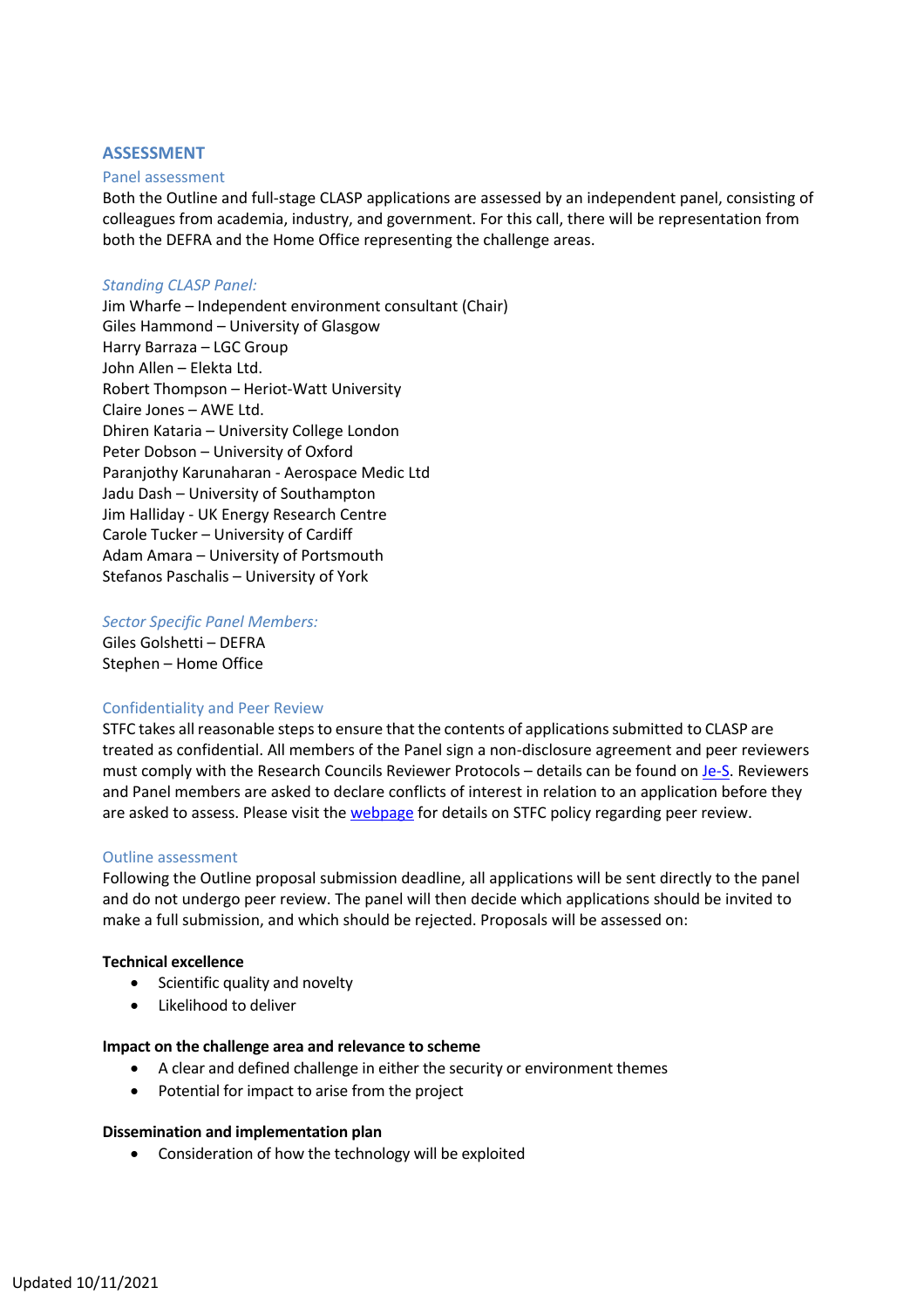- Strength of consortia
- Evidence of engagement with partners/end users

## Full stage assessment

Invited applicants will be assigned a panel member to assist in the preparation of a full proposal. Following the submission deadline, full stage applications will be sent to external peer review. where each proposal will be assessed by external reviewers, one of whom must be nominated by the applicant. The applicant's nominated reviewer should not be a current or previous collaborator, personal friend or family member, neither should they be from the applicant's or collaborator's home institution. Should it arise that a reviewer is in violation of this, the nominated reviewer will not be invited to review. Applicants should use Je-S to indicate their suggested reviewer.

Following Peer Review a second panel meeting will take place, where applicants may be invited to give a brief presentation on their project which is followed by questions from the panel.

## *Full stage assessment criteria*

Proposals must demonstrate that they draw on an area of expertise supported by the STFC core science programme (astronomy & space science, particle physics & particle astrophysics, nuclear physics and the computing and accelerator programmes supporting these) or STFC's staff in laboratories and facilities.

In the panel meeting, proposals will be assessed under the four assessment criteria listed below:

#### **Scientific and technical merit**

- Scientific quality (including current technology status, objectives and deliverables)
- Risk management
- Novelty regarding any existing technology
- Strategic fit to call including proposed TRL gains throughout project
- Implementation plan (Letters of support)

#### **Societal Impact**

- Articulation of societal benefit including non-monetary benefits (e.g. time saved, patients care improved etc.)
- Knowledge exchange plan, including dissemination of expertise into the challenge area
- Demonstrating commitment from end users
- Regulatory alignment/engagement (where relevant)
- Consideration of societal sensitivities (e.g. reduced plastic, data security etc.)

#### **Economic Impact**

- Likelihood of commercialisation and route to market; (including project partner support)
- Economic benefit, both UK and globally, including cost savings
- Business plan (e.g. need, size, competitors, value, and location)
- IP Management plan

#### **Added value**

- The extent to which the resources requested, relative to the anticipated outputs, represent an appropriate investment of STFC funds (value for money)
- Degree of support from Project partners both during research and after funding (if relevant)
- Future of the project after CLASP funding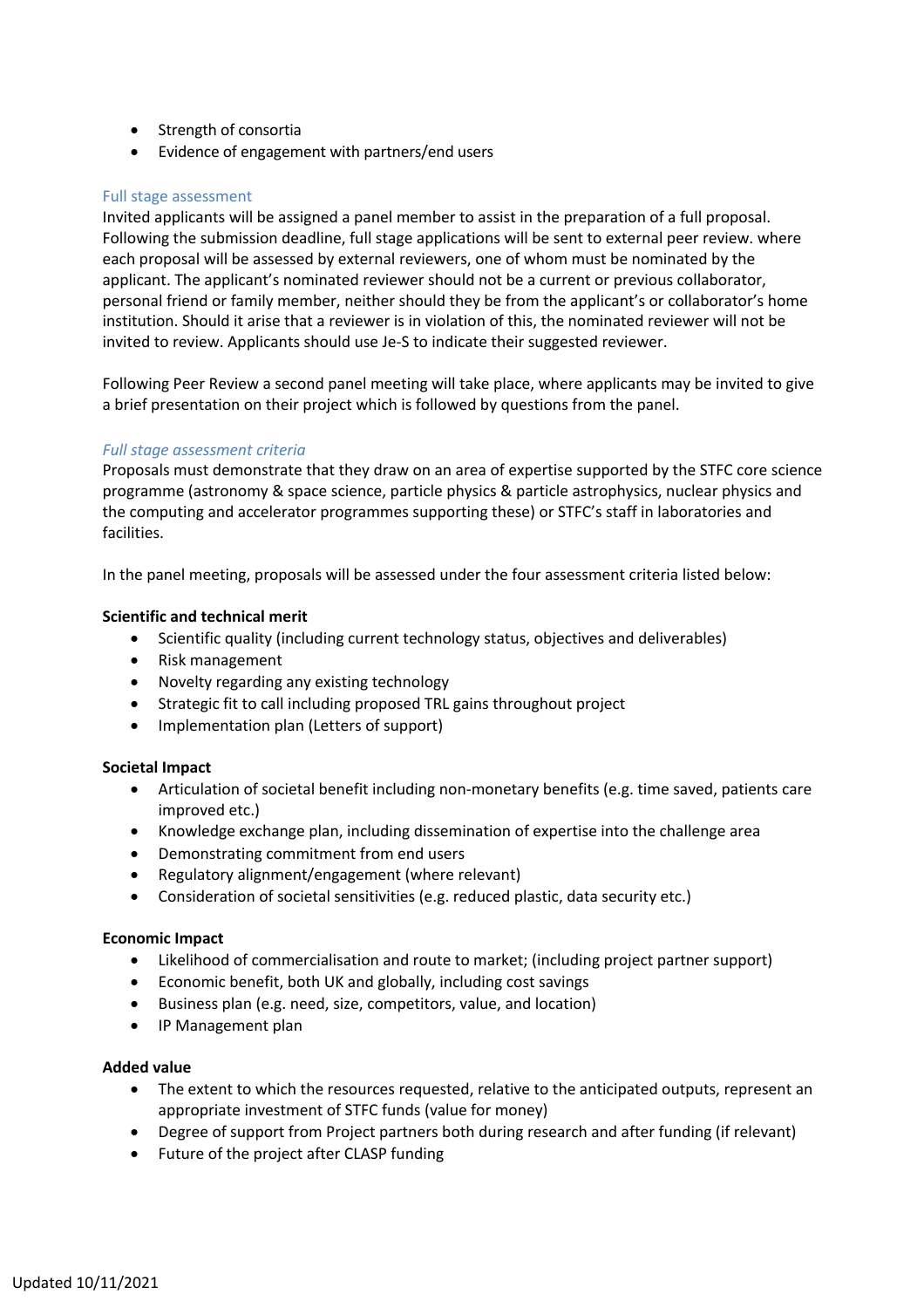If the proposal is from CERN, ESO, or the ESRF, then the extent to which the proposed knowledge exchange collaboration will enable CERN, ESO or ESRF technology to be exploited by UK industry or non-STFC academic sectors will be considered.

#### Response to reviewers

Each applicant has the opportunity to respond to the reviewer's comments before the full proposal panel meeting. Applicants should be aware that we will request your response to reviewer comments approximately 5-7 weeks following the closing date of the call. All key dates (including an estimated date for this response) will be communicated to any eligible applicants following submission.

The PI Response should be no more than half a page of A4 per reviewer (MAX 2 pages), submitted in Arial font size 11. This should be submitted within 5 working days of receipt.

#### **SUCCESSFUL APPLICATIONS**

Please note, a collaboration agreement between all collaborators must be sent to the STFC office, including details on the ownership of any IP before funding can start. Failure to do so will mean the grant will not be activated. For further details please see the research grants handbook section 7.2 and 7.4.

Grants are awarded under the terms and conditions of UKRI. Please see UKRI privacy note for more details.

#### **RESEARCHFISH**

All award holders are required to submit any outputs from their CLASP project on the Researchfish platform. Award holders are required to provide information about outputs arising from their work annually during the award period, and for at least 5 years after the award has terminated. The CLASP Panel will monitor outputs on all CLASP grants.

#### **CONTACTS**

We strongly encourage potential applicants to contact the office to discuss their proposal. The STFC office will be able to help and provide advice on applications where appropriate. Please contact the Senior External Innovations Programme Manager Wendy Carr (wendy.carr@Stfc.ac.uk) or Programme Manager, Ed Mansfield (edward.mansfield@stfc.ukri.org) with any queries.

#### **USEFUL LINKS**

Below is a list of links which applicants may find useful when applying for STFC grants: Peer review framework **Researchfish** Equality of opportunity JeS Handbook STFC Grants Handbook UKRI Terms and Conditions UKRI ethical Innovations practises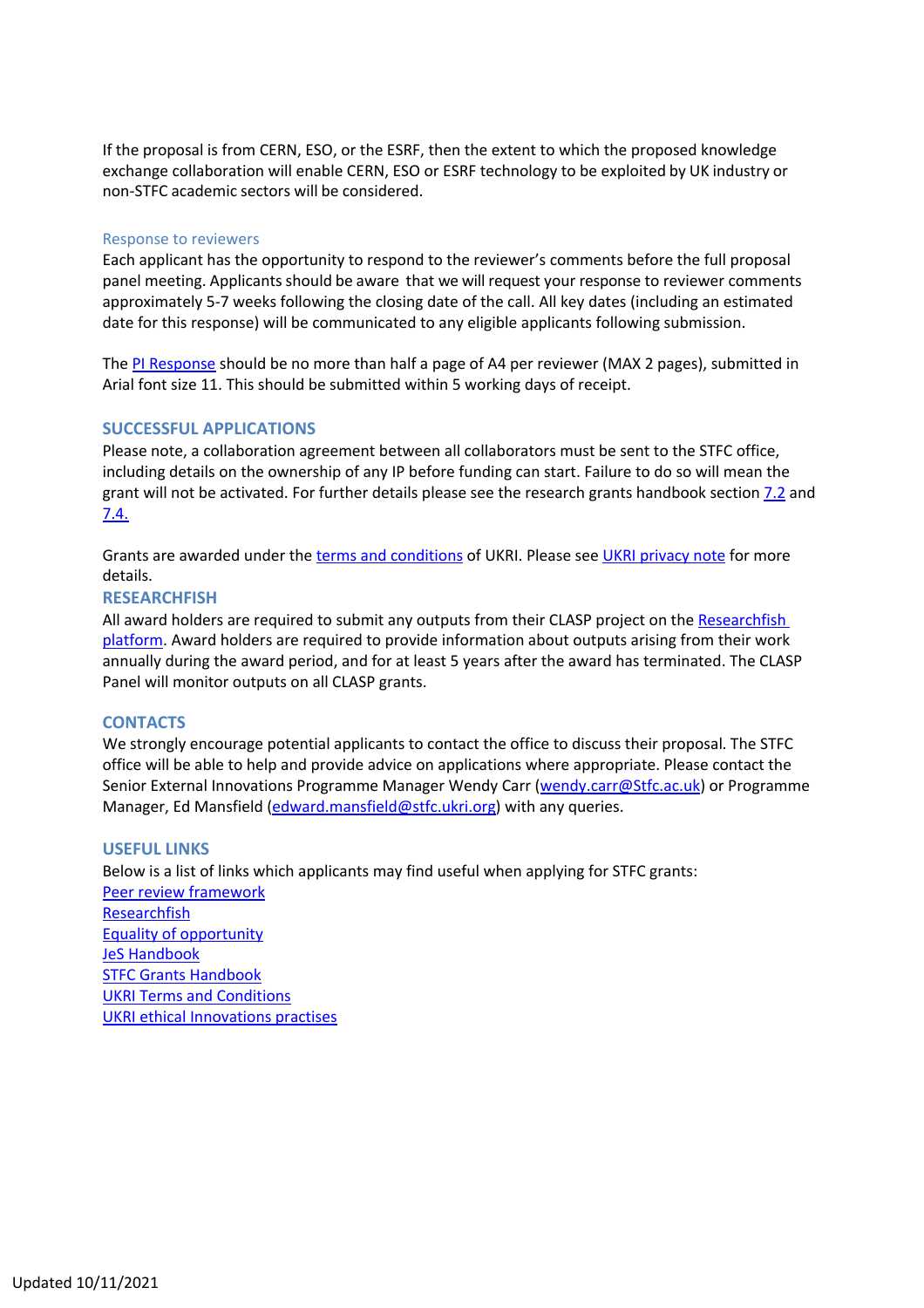## **ANNEX 1: CERN, ESO OR ESRF SCIENTISTS AND ENGINEERS**

Any applications made by applicants working at international facilities should note that the project outputs must benefit the UK economy.

CLASP applicants from CERN, ESO or ESRF are welcome, and should be from a scientist or engineer performing one of the following functions:

- Research, development, or professional work including academic study and/or supervisory responsibility
- Leadership of research, development, or professional work involving a wide range of academic study and/or strategicresponsibility
- Responsibilities of the highest level of scientific and/or management complexity, originality, and widedistinction

All applicants from CERN, ESO or ESRF should provide a cover letter along with their proposal stating confirmation that they meet the eligibility criteria as set down above. Furthermore, the applicant's contract of employment with must cover for at least length of the grant. The Principal Investigator need not be a UK citizen.

Completed research proposals must be approved by the appropriate Head of Department or equivalent at the host organisation. Applications from CERN should be submitted through the Director of Technology Transfer and Scientific Computing. Applications from ESO through the Head of Administration.

Please note:

- The collaborating organisation must have its research or manufacturing base in the UK.
- Funds requested should be given in pounds sterling only.
- Estates and indirect costs will not be applicable to CLASP grants awarded to CERN, ESO or ESRF. The estates and indirect costs addition are covered in the STFC subscription payment to CERN, ESO or ESRF, and so (if the grant is awarded), STFC will pay 80% of the full grant excluding estates and indirect costs.

Successful CLASP awards to CERN, ESO, and ESRF will be subject to the standard terms and conditions of STFC awards, although additional grant conditions might be required on individual grants.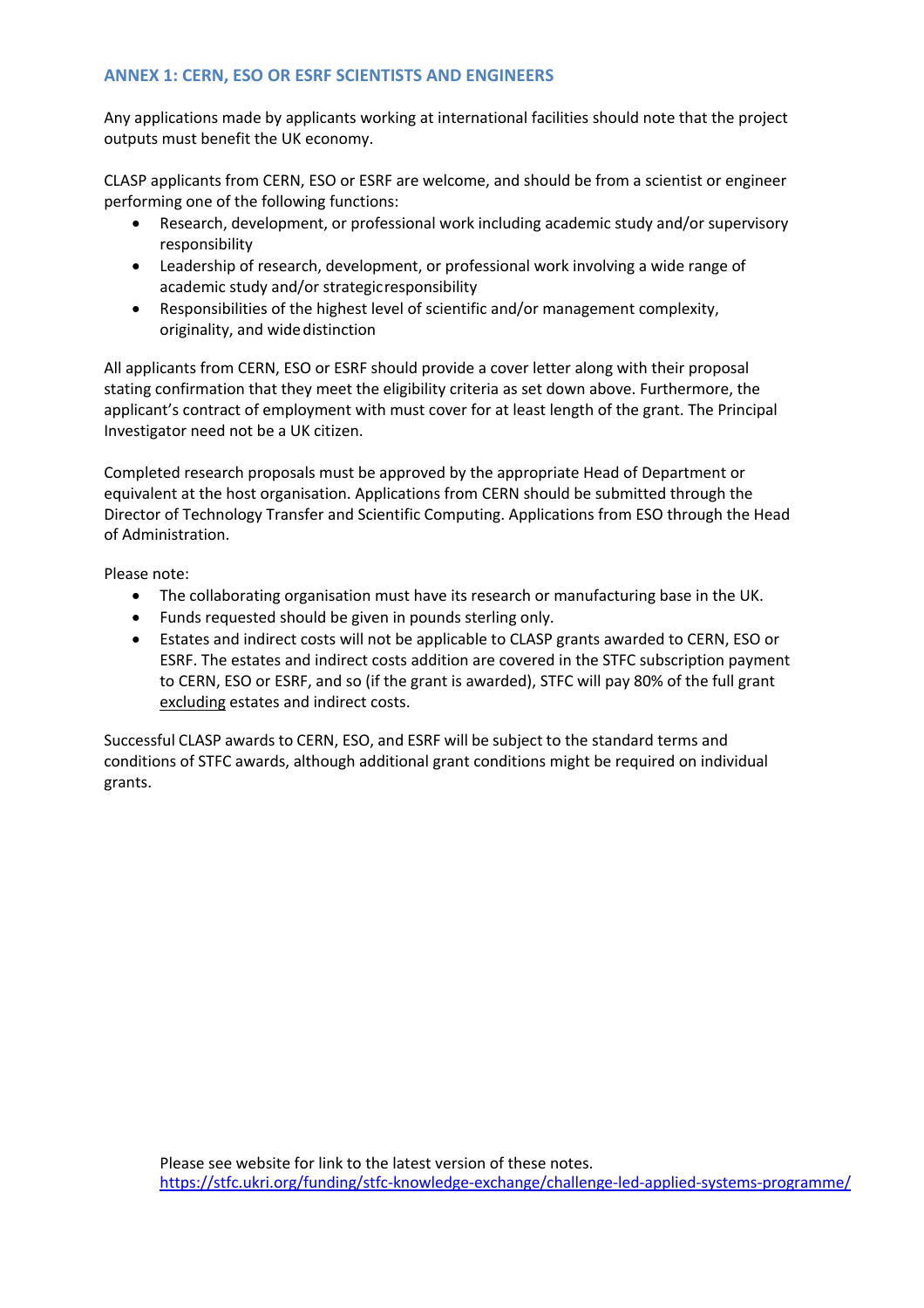## **ANNEX 2: SOFTWARE DEVELOPMENT PLAN GUIDELINES**

Over the last 5-10 years, the software industry has reached the conclusion that the central problem regarding software quality and major software project failures is one of inadequate management. This annex provides guidelines to the applicant in terms of planning (including cost and timescale estimation), management of the project, and the quality of the software deliverables. If a proposal is asking for public funding to develop a system, then it is a reasonable expectation that the application provides enough visibility to be assured that:

- The stated goal is to produce software that will be deployed and maintained as a semicommercial product.
- There is an understood set of project objectives, sufficient to determine a reliable project cost.
- There is an understood development process with identified points for management review, using a methodology that provides some level of control and designevolution.
- There is an understanding of the project cost and its profile throughout the project.

A minimum requirement for any software development project should be:

- Identify a lifecycle model that will be used as a basis for the management of theproject
- Identify the top-level requirements of the project
- Identify the deliverables of the project
- Identify the key lifecycle milestones of the project and their products (including documentation and the availability of any prototypes) and understood success criteria

The proposal need not necessarily identify all of the above but should provide enough detail and justification to present a convincing case that the development process is understood. Included in the proposal, a software development plan is required for all software related projects. The detail and size of the plan should reflect its relevance in the project. Where software development is a minor part of the project, the plan need not be extensive. However, if it is critical to the success of the project and/or takes up a significant portion of the project time, then the detail should reflect this fact. The plan should be included within the six-page case for support (and not submitted as a separate document), addressing the project management requirements including the key milestones. The milestones should have nominal dates assigned to them.

In addition to the development plan, there should be evidence of a cost estimation process and allocation of sufficient resources (including staff). If there is not enough visibility of this cost estimation, then it will be assumed that it has not been done adequately and that the project is at risk of not reaching its objectives.

#### Risks

This should relate to the relative priorities of the project deliverables/functionality - if there are specific areas of high technical/project risk (to be identified), how are these to be managed? If the project needs to be de-scoped to complete on schedule or within cost, how will this be done and what measures will be taken to carry this out?